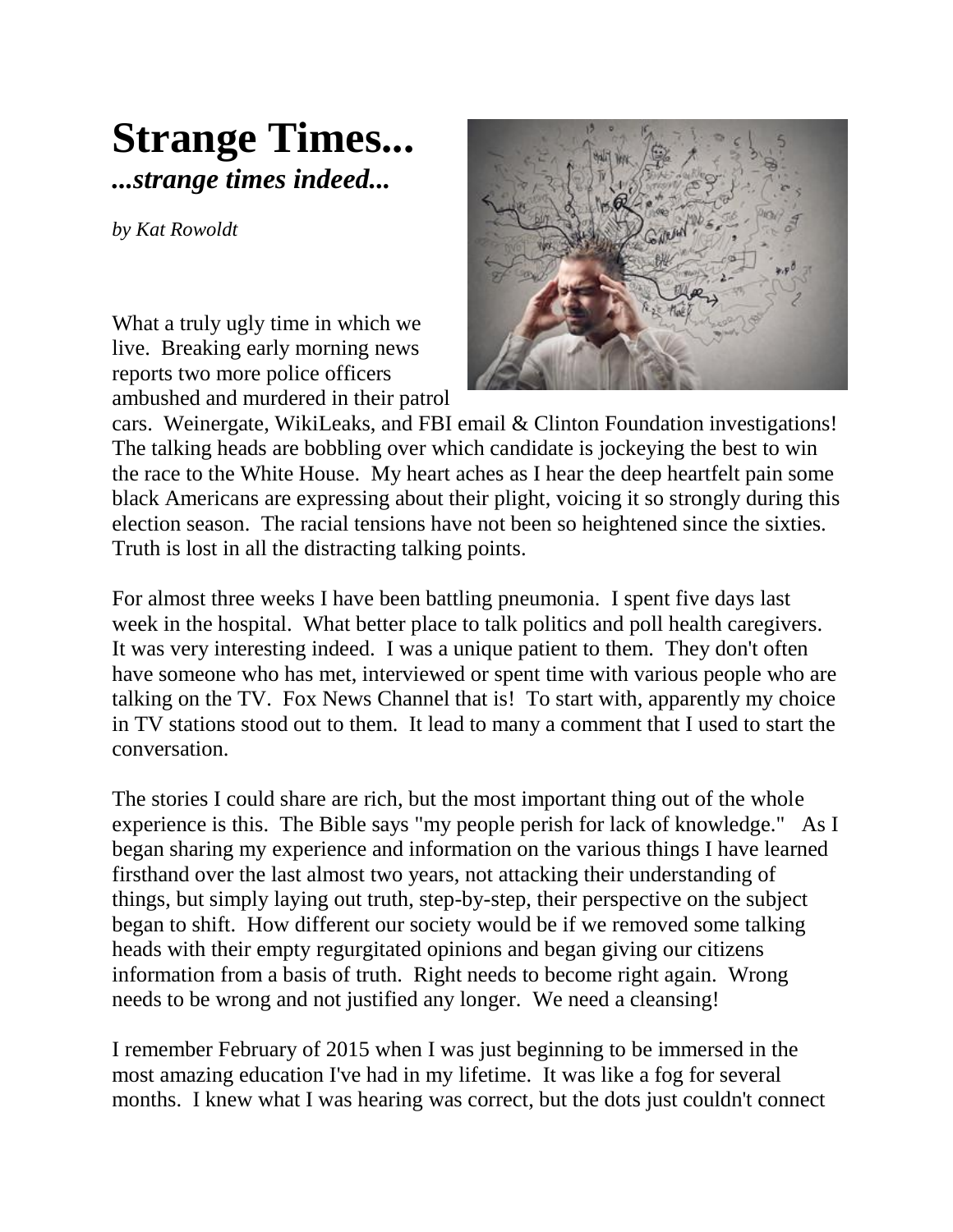in my mind. There were way too many dots! My mind literally hurt when I tried to make sense of it all. My "reality" was being shaken to the core. Things I had believed my whole life had to be re-examined and re-categorized. Sadly - I had to let go of some tightly held opinions. Truth is such an awakening.

I am but one person, yet I can make a difference by sharing what I have learned. There are others who are awakening too. While I was still in the hospital, I received a text from Pastor Ralph Dawkins. He had sent a group text to several people, asking each of us about a documentary that he had just watched that disturbed him. The video was titled, "The Third Jihad." I found it and soon watched. I had not seen that video, but the things in it were the very things I have been trying to share with people over the last 18 months. It was true. I emailed him back with my confirmation that what he had watched is correct.

Pastor Dawkins texted me the next day and said he was going to preach on it that [coming Sunday.](x-apple-data-detectors://embedded-result/3018) The title of his sermon was "While Men Slept." I immediately replied that I would be there. I needed to hear that Word. I needed to hear what I have been dealing with put into a Biblical context. I'm not sure he believed I would truly be there, but we were the first people there [Sunday morning.](x-apple-data-detectors://embedded-result/3319)

Let me put this experience into full context for you.

As a Christian, who has been on this unique journey for the last twenty-one months, I have been starved to hear TRUTH about what is really happening in our world put into a Biblical context that would feed my spirit. This has been the loneliest walk of my life, but one that I know without doubt the Lord has called me to walk, 'for such a time as this.'

One church I love to drop in on when I'm in the hill country is Wild Ride Ministries in Harper, Texas. It's a cowboy church with an awesome preacher, Pastor Mike Weaver. He too has just gone through an awakening himself, as God called him during the last legislative session to get involved at the Capitol. He has a passion to awaken pastors to the truth of what is really happening - not what the news media is handing us which is without much substance or solid truth.

So...when I heard Pastor Dawkins was going to be preaching on the reality of what is happening in our society today because we have not been paying attention, I knew this was a message to feed my spirit and soul. Now let me set the stage for Pastor Dawkins' church. He, along with his beautiful wife, Gwendolyn, are the pastors of Christian House of Prayer in San Angelo. I knew he drew a lot of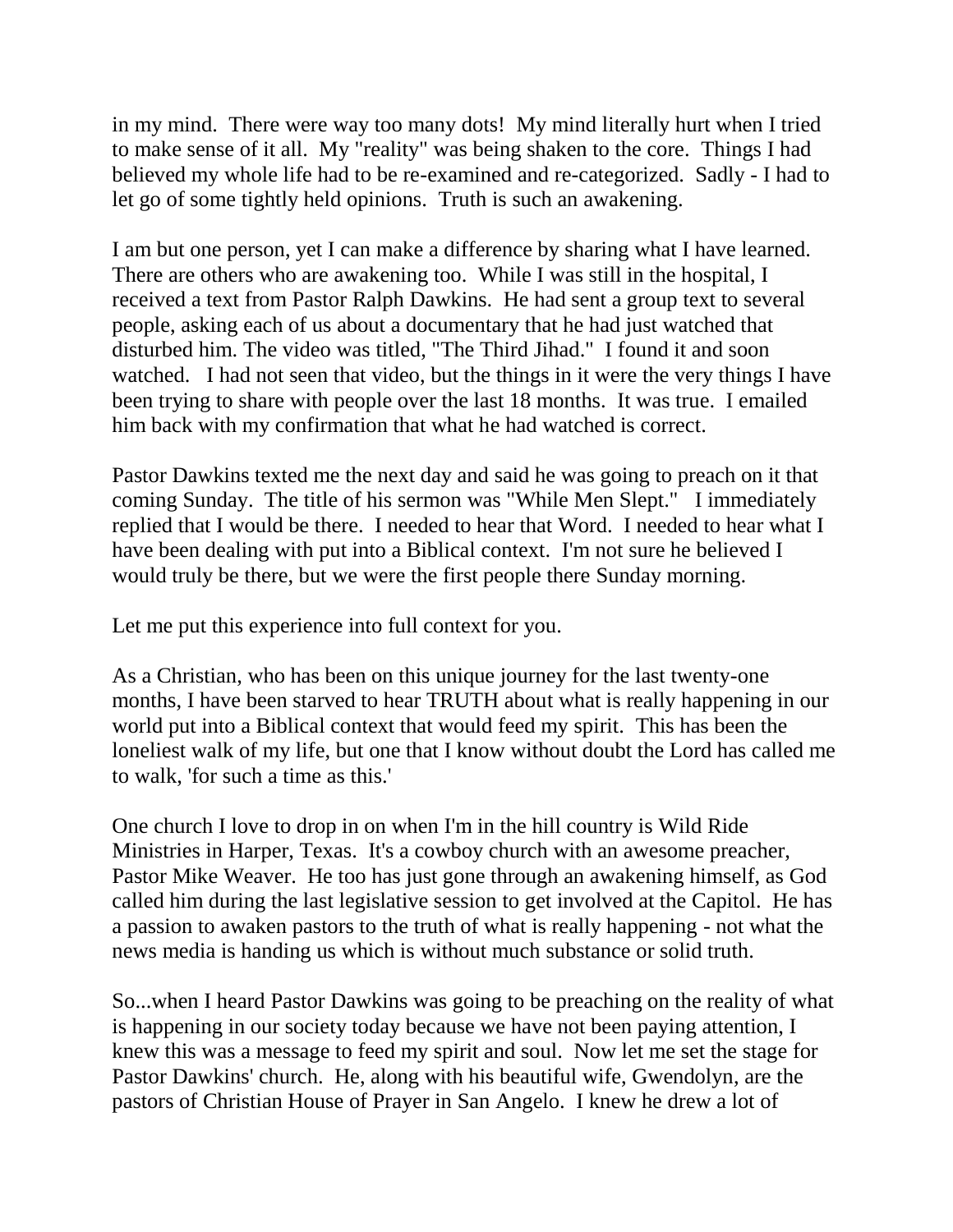military folks from the base, as I have always heard that about his church. I also knew it is a predominantly black congregation. But...I also knew we were going to be in for a treat.

My husband immediately agreed with me that we needed to go hear this message. We have been great fans of Pastor Dawkins for decades. Neither John or myself are military, nor are we black. Also, keep in mind how my heart had been hurting for the portion of the black community who are feeling such pain and outrage during this political season, hoping to somehow gain an understanding of how to bridge this gulf to restore peace in our society.

So, like I said, we were the first to arrive. We were greeted warmly by all, even a new friend of mine was amongst the greeters. He directed us upstairs to the sanctuary. Even the stairway leading to the sanctuary had a welcoming feel to it. A gentleman who had spoken to us as we were walking outside to the front door, met us upstairs to take us into the sanctuary. The doors opened and what a beautiful, peaceful, welcoming place awaited us. He ushered us to our seats.

John and I sat down and looked at one another in amazement. What a unique hidden treasure where we were sitting in the midst. The sound of flowing water created a relaxing atmosphere, coming from three large water pots statuary that had water flowing from one to the other pot, to the next and then down. The colors, the lighting, all just perfect. As people came in, they stopped and said hello and welcomed us. A couple of ladies were walking around the room praying over the service beforehand.

Of all times to have laryngitis! The time of worship, with heavenly voices, sounded like a choir of hundreds, not eight. The whole service was perfect. The message was just what my spirit needed. I needed everyone of those scriptures that validated the truth of what happened then, is happening now. America must wake up! America needs to hear this message. [Pastor Dawkins sent me his notes on the sermon. You can find them after the signature line on this document to use for your own edification.]

In the midst of this strange time, in the midst of my own struggle to shake off pneumonia, what a precious hidden treasure was found. For the couple of hours we were there, all those concerns melted away. This church should be bursting at the seams with people trying to get in to hear heaven-sent messages. If you're looking for a welcoming, loving, caring church, I highly recommend Christian House of Prayer. You don't have to be military or black, you just have to be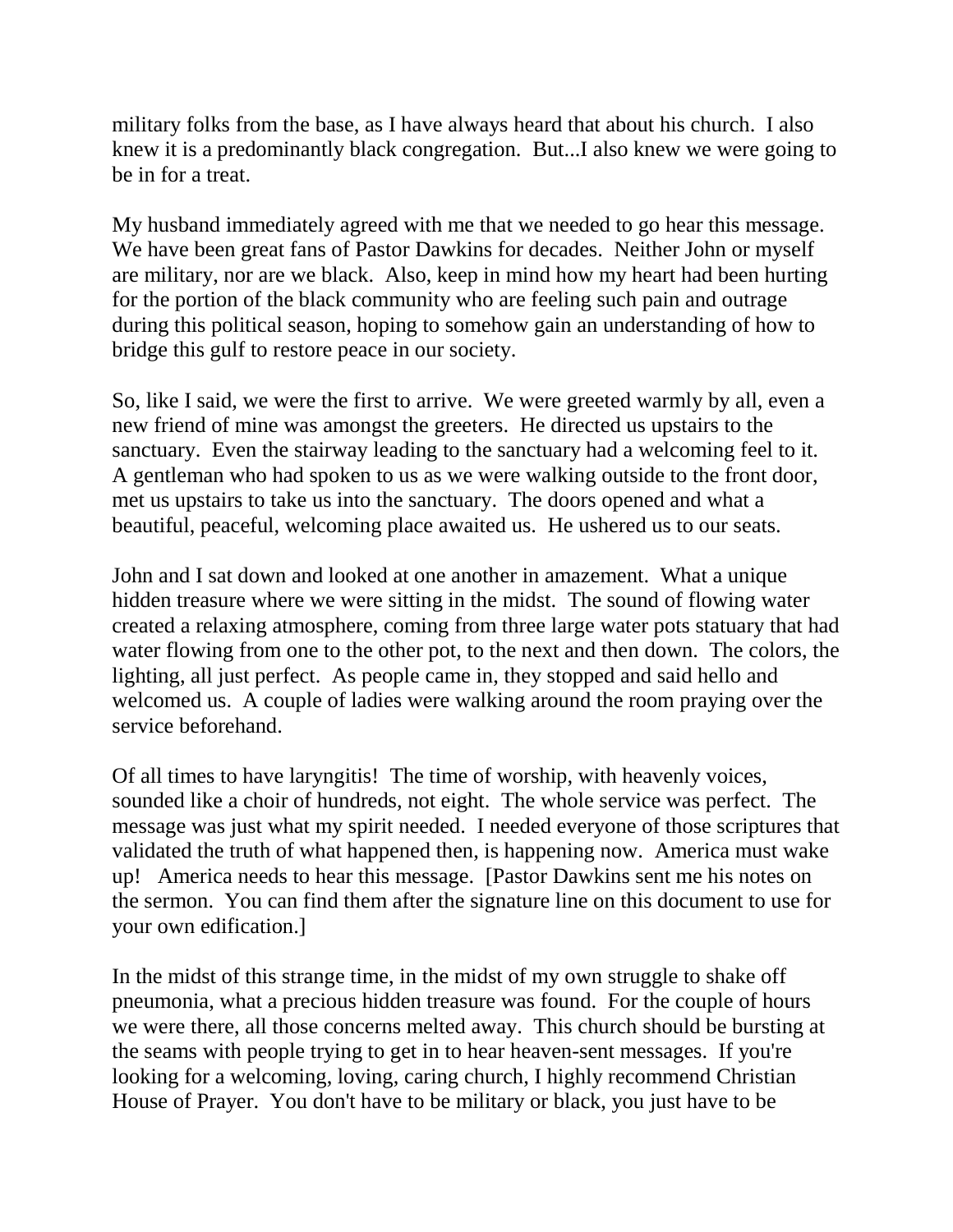someone looking for a touch from heaven. Such a nice refreshing oasis from these hectic times we're dealing with today.

But we must deal with these things. We must vote. We must vote to save our Constitution, not let it be unraveled because one of the candidates thinks it needs updating to reflect the times in which we live. All the more reason to hang onto it hard, like an anchor that will steady our boat. The rest of the world realizes that what we take for granted, our Constitution, is the most precious piece of paper in the world. If we lose it, there is nowhere else to go.

We must vote to save the balance on the Supreme Court. We are just one vote away from losing our guns, our religious freedoms, and our rights that were drafted by our Founding Fathers. When asked, "what have we got - a Republic or a Monarchy?" Benjamin Franklin replied, "A Republic, if you can keep it."

We must find a way to bring Americans back together as one. Maybe deciding that we are not German-American, African-American, Mexican-American but simply Americans would help. Real Americans - not illegals trying to pretend they are one of us. As Americans we can build a future together, regardless of how we ended up here. My family goes back to the very beginning, while my husband is only a second generation American, no longer German. Let's be Americans - all of the human race! Instead of skin color, which is simply various shades of dirt, why not choose hair color. Eventually we will all either end up bald and beautiful, or grayed with wisdom!

God have mercy on us!

Until next time....

*Kat Rowoldt*

Christian Reporter News www.ChristianReporterNews.com

## **If you enjoyed, please forward to a friend and share!**

**©** 2011-2016 CHRISTIAN REPORTER NEWS. Kathryn G Rowoldt - all rights reserved. You are welcomed to forward and share this KAT NOTES with friends and family, but all rights are reserved and no part of this material may be published in any form without written consent from the CHRISTIAN REPORTER NEWS.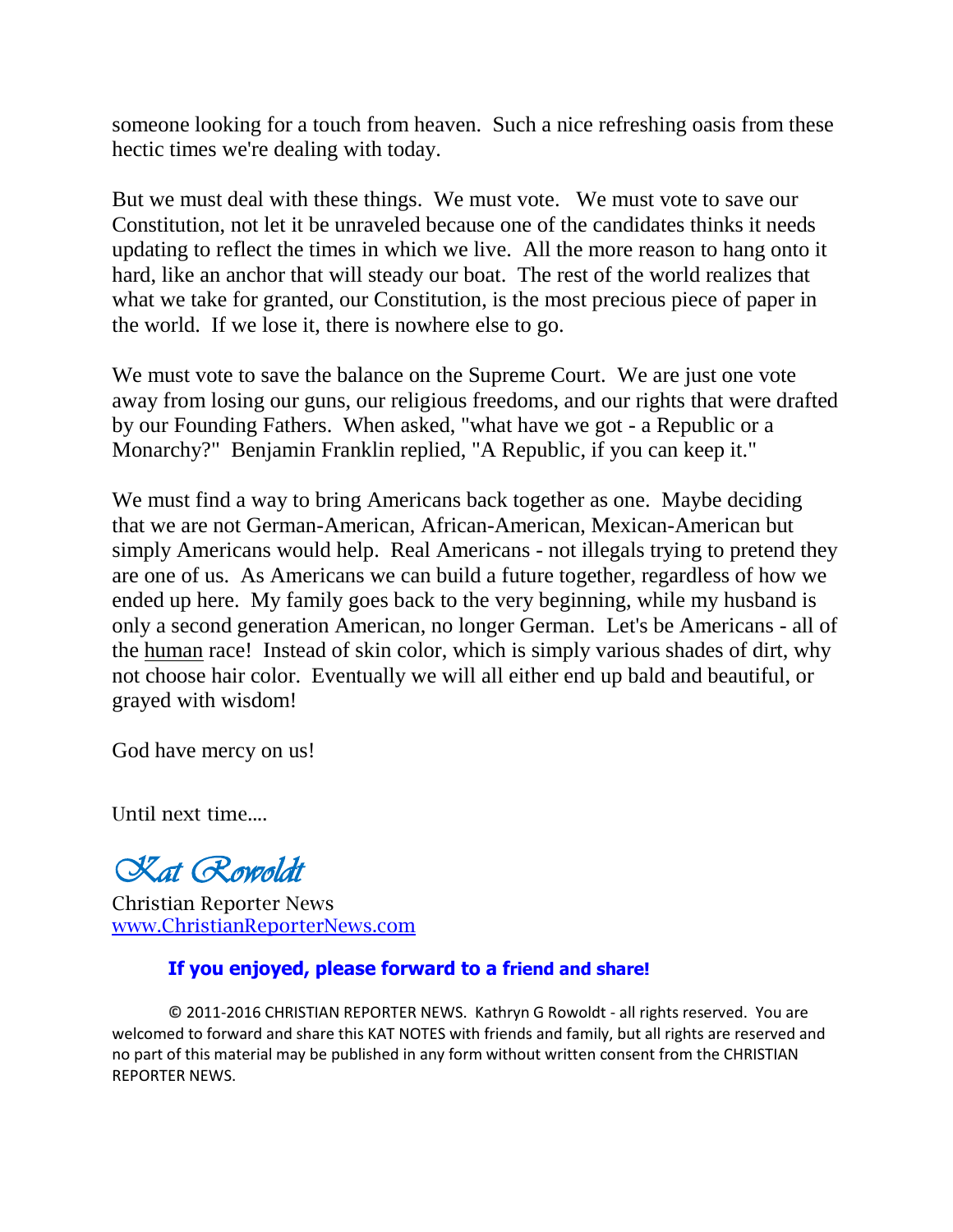Matthew 13:25 Jesus speaks to us in parable form for us to understand a kingdom dynamic , because a carnal mind cannot understand spiritual things, so he says, the "kingdom of heaven" is like a man (himself) who sowed good seed (his Word) in HIS field (the world), but *while men slept (Gk: kathuedo)* HIS enemy came and sowed tares (gk: *zizanion* – a grain that looks like wheat while its growing, but when fully grown a ripe and had ears which are long, the grains become black and poisonous).

It is not the first time that something disastrous happens "*while men slept*".

In Judges 15 Samson.. Delilah was used to press him to know the secret of his strength, he toyed with her constantly until one day he confessed that a razor had never came to head (16:17) , v19 *"she made him sleep upon her knees* and she called for a man to come and shave his 7 locks of hair, and she began to afflict him (to see if his strength was really gone!) (V20) When the attackers came he said, "I will go out as at other times and shake myself". AND DID NOT KNOW that the Lord had departed from him.

*While Samson slept*, **his strength was cut off!!**. *While he slept* – a diabolical plan was being executed which eventually led to his death.

The Disciples. Matthew 26:36-46.In the Garden of Gethsemane, Jesus takes his selected  $3$  disciples with him to pray  $-$  it is another defining moment in his life because the hour is approaching when the soldiers will come to arrest him. Three times he finds them "asleep". …and *While men slept*, the enemy was marching toward arresting our Savior – they missed the opportunity to cover him or comfort him during his greatest time of agony – but they blew it! Jesus says,  $(v45)$  "Sleep on.."

In sports, a "*sleeper team* is the one that people overlook or has the potential to supersede the expectation of others. They ask, "Whose your sleeper?"

In terrorism, a "*sleeper cell*" is group of people (sleepers) who inconspicuously remain dormant in a community until activated by a prearranged signal to perform acts of espionage, sabotage or terrorism.

**If a parent sleeps** until their child has transferred the affections of his heart to his peers and the things of the world, he has lost his child. If we expect to have any hope of not losing our children to the world and to the devil we surely better keep an open line to the heart of our children . We better know what is going on in that mind and in that heart. We need to know what he is thinking about and how he is thinking before it's too late!

Today, men are sleeping (with their eyes wide open) there is some serious stuff happening…. Conspiracy in the election process, the Cubs are in the World Series since 1908, Taylor Swift and Drake are dating, how much is Beyonce and JayZ worth? Have you seen the latest episode of Empire? Halloween became a \$4.6B industry. In a